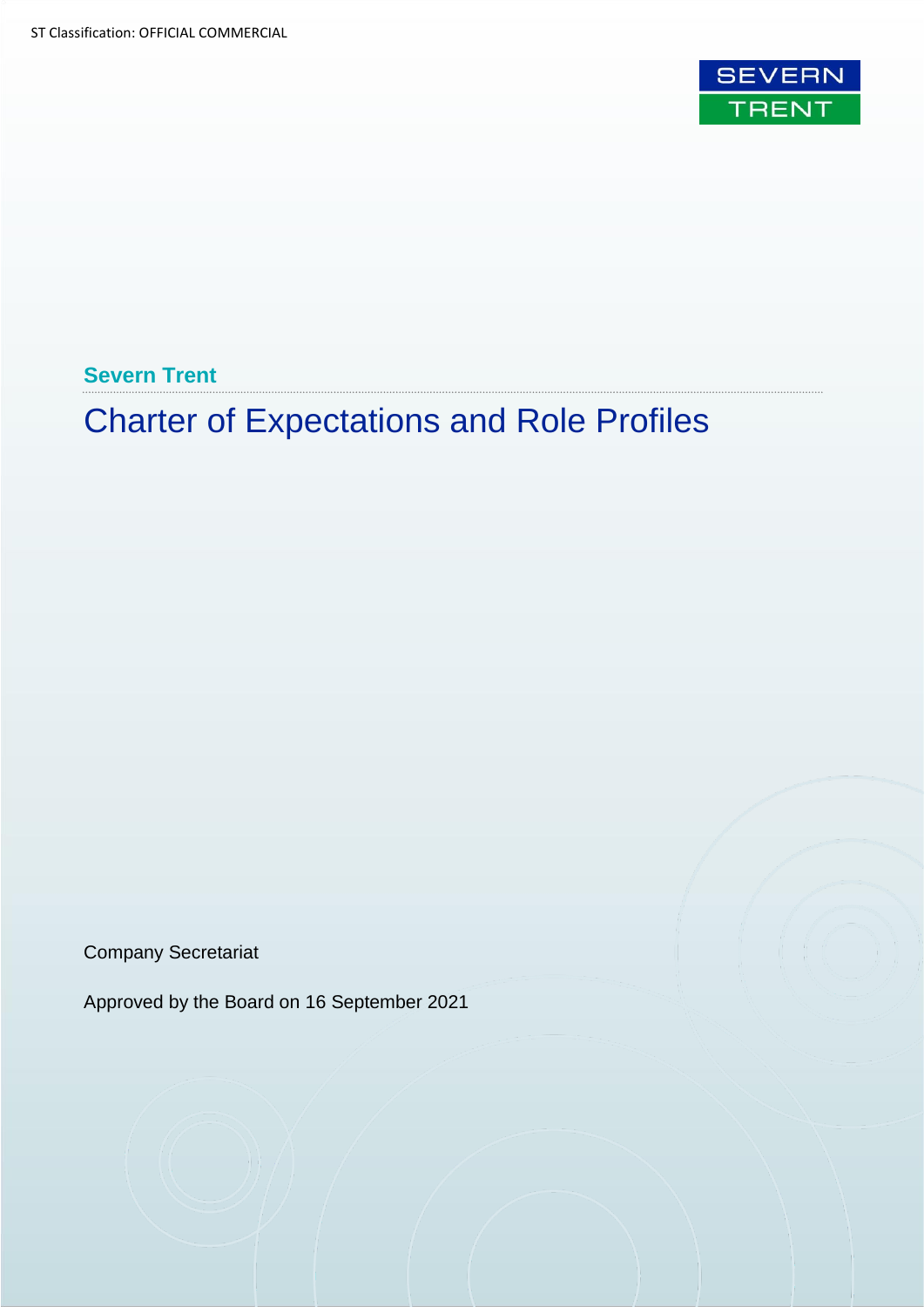# **Table of Contents**

| Introduction from the Chair             |                                  | 1              |
|-----------------------------------------|----------------------------------|----------------|
| Chair                                   | <b>Role Profile</b>              | $\overline{2}$ |
|                                         | <b>Charter of Expectations</b>   | $\overline{4}$ |
| Senior Independent Director             | <b>Role Profile</b>              | 5              |
|                                         | <b>Charter of Expectations</b>   | 6              |
| <b>Director</b>                         | <b>Role Profile</b>              | $\overline{7}$ |
| <b>Non-Executive Director</b>           | <b>Charter of Expectations</b>   | 9              |
| <b>Executive Director</b>               | <b>Charter of Expectations</b>   | 11             |
| <b>Committee Chairs</b>                 | <b>Charter of Expectations</b>   | 12             |
| <b>Audit Committee Chair</b>            | <b>Specific Responsibilities</b> | 13             |
| <b>Nominations Committee Chair</b>      | <b>Specific Responsibilities</b> | 15             |
| <b>Remuneration Committee Chair</b>     | <b>Specific Responsibilities</b> | 16             |
| Board Support and the Company Secretary |                                  | 17             |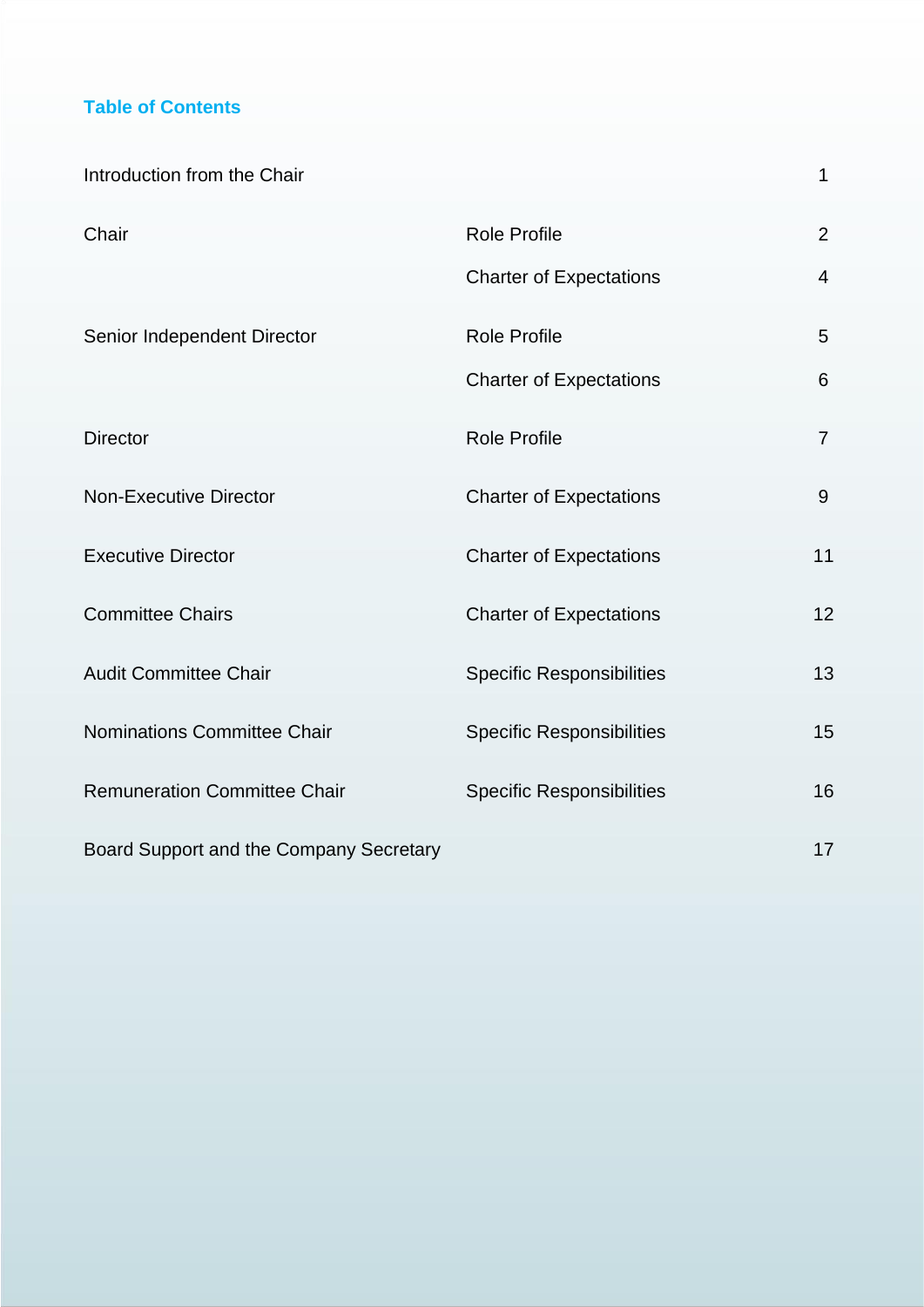#### **Introduction from the Chair**

This document sets our role profiles for all of the key positions (including my own) on the Severn Trent Plc and Severn Trent Water Limited Boards (together referred to as the "Board"), and states the expectations that are demanded of each of us. This will be published on our website so that there is complete transparency of the standards we set ourselves for all our stakeholders. The performance of our Board and Board Committees and of each of us individually will be measured against these expectations.

Many of you hold a number of positions on the Board and will therefore be expected to meet the expectations set for each of the roles you hold, as they are crucial to the long-term success of Severn Trent.

**Christine Hodgson**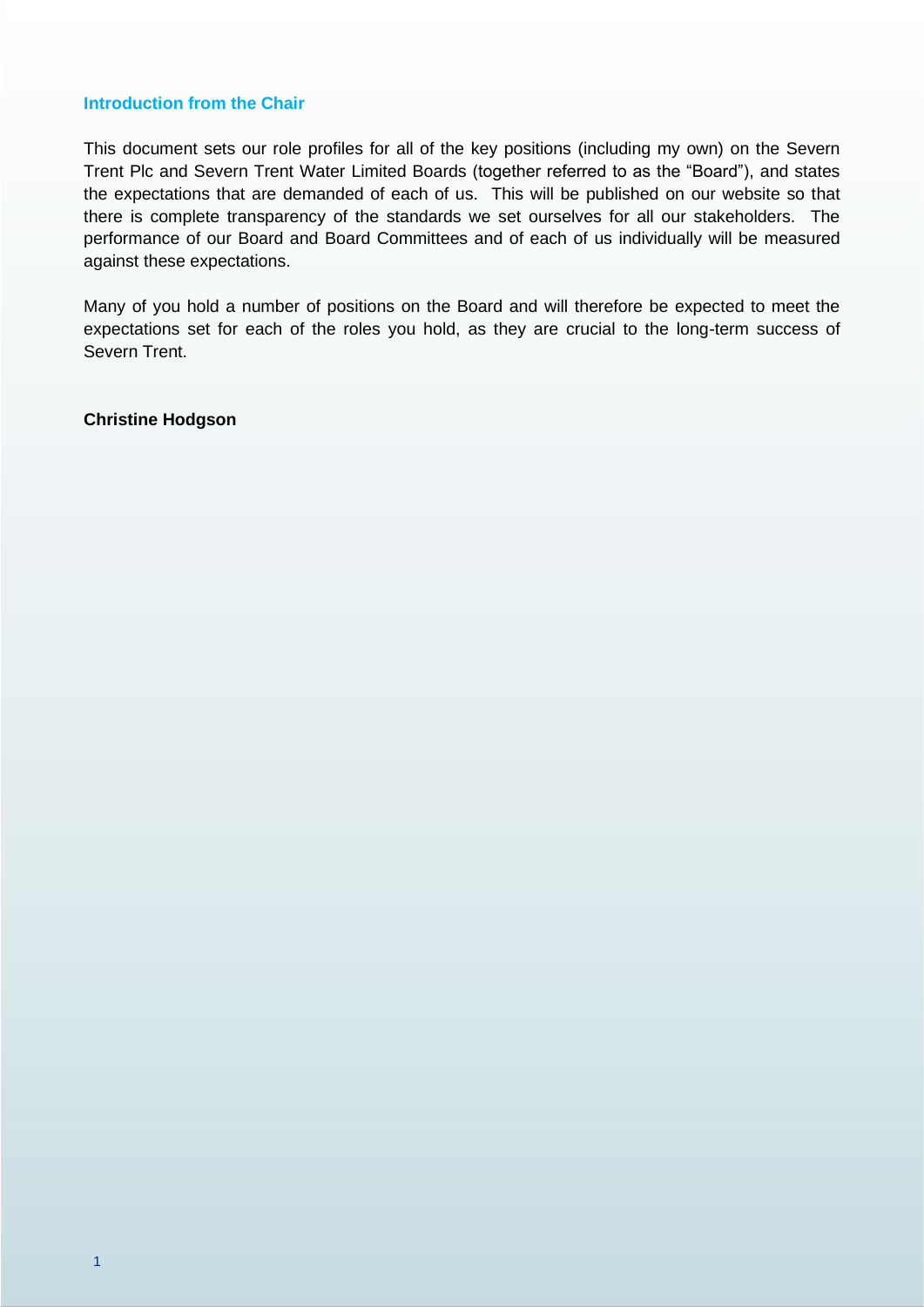# **Chair – Role Profile**

#### **Main Accountabilities**

#### Board Leadership and Management

- Demonstrate ethical leadership and uphold the highest standards of integrity and probity, setting clear expectations concerning the Group's culture, values and behaviours.
- Provide leadership of the Board and manage the business of the Board through setting its agenda and taking full account of the issues and the concerns of Board members.
- Ensure that Board agendas are primarily focused on strategy, performance and key value creation issues.
- Ensure that members of the Board receive accurate, timely and high quality supporting information, in particular about the Company's performance, to enable the Board to take sound decisions, monitor effectively and provide advice to promote the success of the Company.
- Ensure that Board decision-making processes are effective.
- Manage Board process to ensure that sufficient time is allowed for discussion of complex or contentious issues, where appropriate arranging for informal meetings beforehand to enable thorough preparation for the Board's discussion.
- Facilitate and encourage active engagement and appropriate challenge by members of the Board, particularly on matters of risk and strategy or other major proposals; by drawing on Directors' skill, diverse experience, knowledge and where appropriate, independence.
- Ensure that there are no impediments to the Board's effective oversight of risk.
- Build an effective and complementary Board, initiating change and regularly considering succession planning and Board composition, working with the Nominations Committee.
- Foster relationships founded on mutual respect and open communication between Non-Executive Directors and management, both inside and outside the Boardroom.
- Ensure Board Committees are clearly structured with appropriate Terms of Reference.
- Ensure that there is sufficient time at Board meetings for discussion of all major issues considered by Board Committees.

The Chair will also:

- Provide effective leadership for the Company, including representing the Company and understanding the views of shareholders.
- Establish and develop effective working relationships with management, in particular, developing a relationship of trust with the CEO, providing support and advice, while respecting executive responsibility.
- Consult with the Senior Independent Director on Board matters in accordance with the UK Corporate Governance Code (the 'UK Code').
- Establish good working relations and open lines of communication with other Group Executive Committee members.
- Subject to the provisions of the UK Code, be a member of the Board Remuneration Committee.

#### Board Induction, Evaluation and Development

- Ensure that a properly constructed induction programme is provided for new Directors.
- Consider and address the development needs of individual Directors and the Board as a whole to maintain the necessary depth and breadth of knowledge and skills, and enhance the effectiveness of the Board as a team.
- Lead the Board in the ongoing monitoring and annual evaluation of the performance of the CEO.
- Ensure that the performance of individual Board members, and of the Board and Board Committees as a whole, is evaluated at least once a year.
- Ensure appropriate action plans are put in place and implemented as a result of the Board evaluation.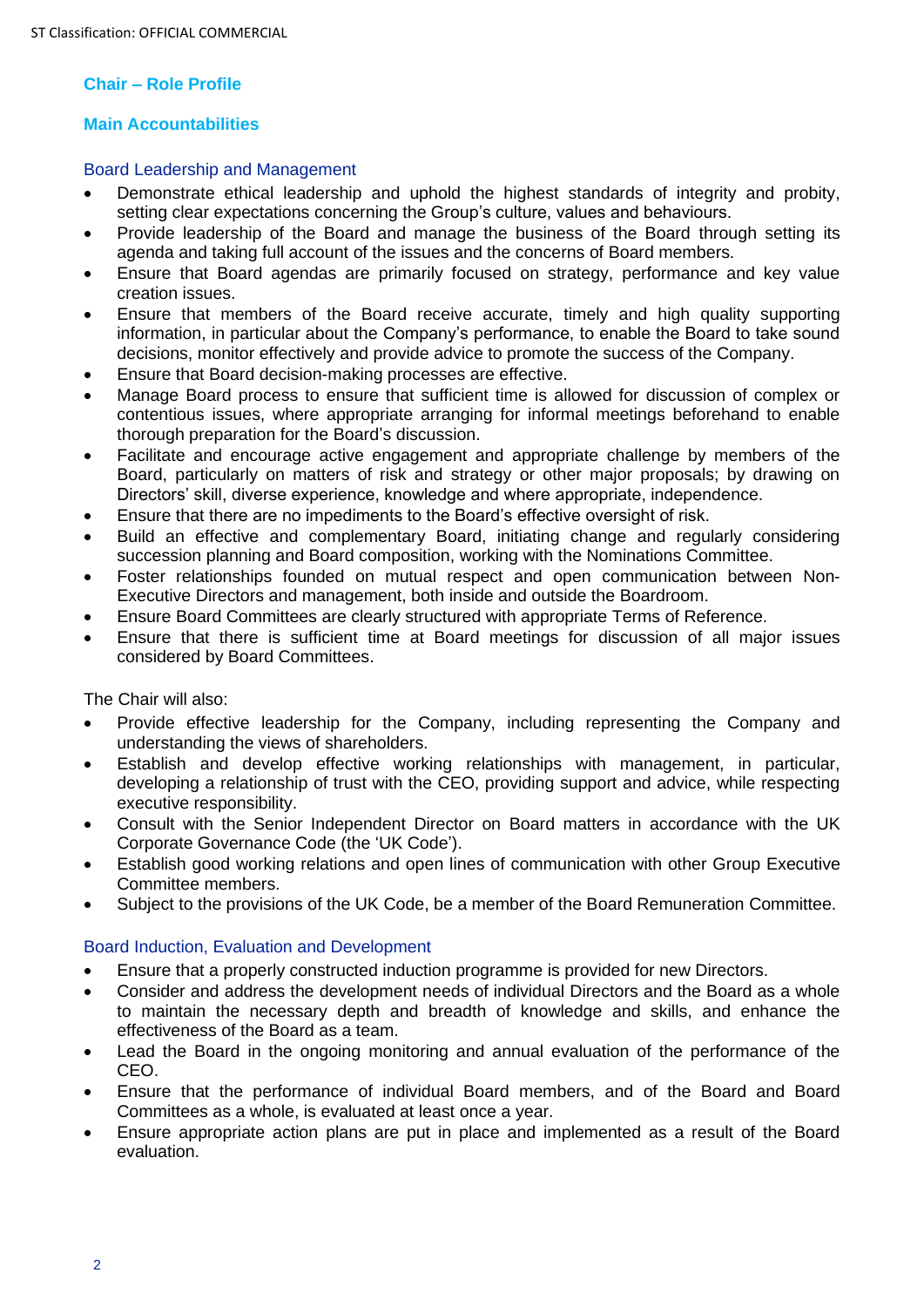#### **Governance**

- Keep under review, with the Board, the general progress and long-term development of the Group.
- Promote the highest standards of corporate governance, seeking compliance with the provisions of the UK Code wherever possible.
- Ensure that the Board is able to discharge its duties and comply with the requirements of statutory/regulatory bodies that affect the functioning and responsibilities of the Board.

#### Relationship with Shareholders and other Stakeholders

• Maintain effective communication with shareholders and other stakeholders and ensure that members of the Board develop and maintain an understanding of the views of major investors and other key stakeholders, and report on the nature and extent of the communication with major shareholders.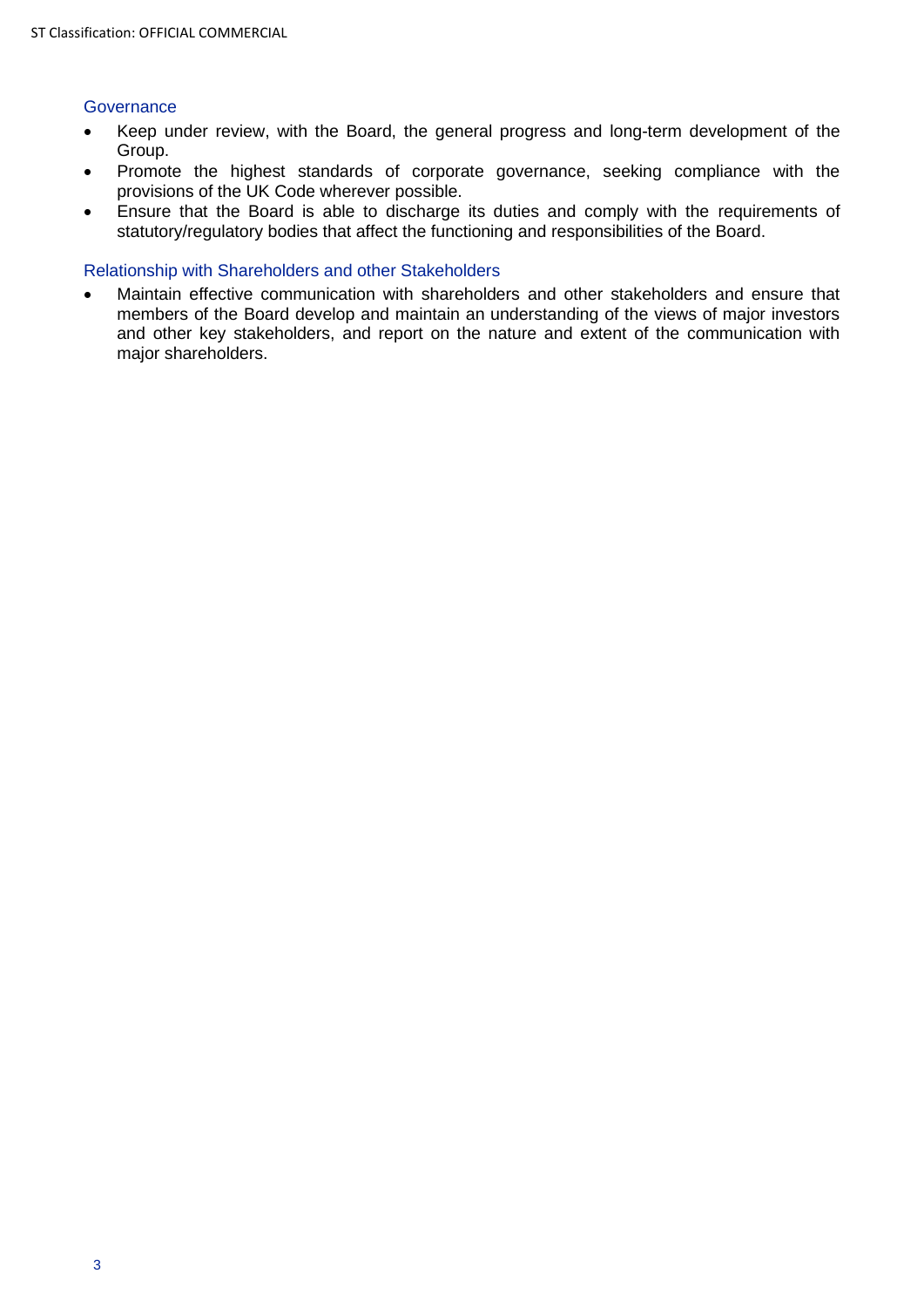#### **Chair – Charter of Expectations**

#### **Term**

The Chair will be appointed for a specific term of three years subject to annual re-election and statutory provisions relating to the removal of a Director. The Chair should not remain in post beyond nine years from the date of their first appointment to the Board. This period can be extended for a limited period of time to facilitate effective succession planning and development of a diverse Board, particularly in cases where the Chair was an existing Non-Executive Director on appointment.

#### Role Requirements

- **Time Commitment** The Chair is expected to commit to expend whatever time is necessary to fulfil their duties. It is expected this will be equivalent to approximately 80 days per year.
- **Other Positions**  The Chair is not expected to hold an executive position elsewhere with a listed company, or more than one other listed company Chair position. The Chair may, however, hold up to three other non-executive directorships at listed companies.
- **Experience** Experience on the Board of a major, preferably UK listed, organisation. Good understanding of the role of Chair and able to operate effectively in such a role at the highest level. Relevant financial experience is desirable.
- **Knowledge** The Chair must have a good understanding and experience of UK boardroom and corporate governance issues.

#### Key Competencies and Behaviours

In addition to the required competencies and behaviours of a Non-Executive Director, the Chair must demonstrate the following:

#### Provision of effective leadership to the Board

- In conjunction with the Nominations Committee ensures high quality Board composition with an appropriate balance of diverse skills and experience in the context of the Group's agreed strategic priorities.
- Sets the Board agenda and pro-actively manages the annual calendar of business to ensure the most appropriate use of the Board's time.
- Engages and supports individual members to enhance Board activities and discussions.
- Ensures that the Board operates effectively as a team.
- Promotes effective communication between Executive Directors and Non-Executive Directors.

#### Effective Chairing of Meetings

- Empowers all Board members to challenge issues openly whilst preventing unnecessary or acrimonious conflict.
- Encourages and manages vigorous debate whilst achieving closure on issues.
- Ensures time is allocated appropriately, ensuring the business of the meeting is completed, whilst allowing appropriate discussion of individual items.
- Facilitates, encourages and expects informed and critical contribution from Directors in discussion and decision taking, particularly on matters of risk and strategy.
- Ensures Directors receive all information in an accurate, timely and clear form.

#### Be a respected ambassador for the Group

- Be comfortable dealing with political and regulatory interests.
- Be able to command respect of key opinion formers.
- Have the skills to chair an Annual General Meeting and deal with challenging and diverse shareholder questions.

#### **The above expectations are to be read in addition to the Charter of Expectations for Directors and any other Board positions held.**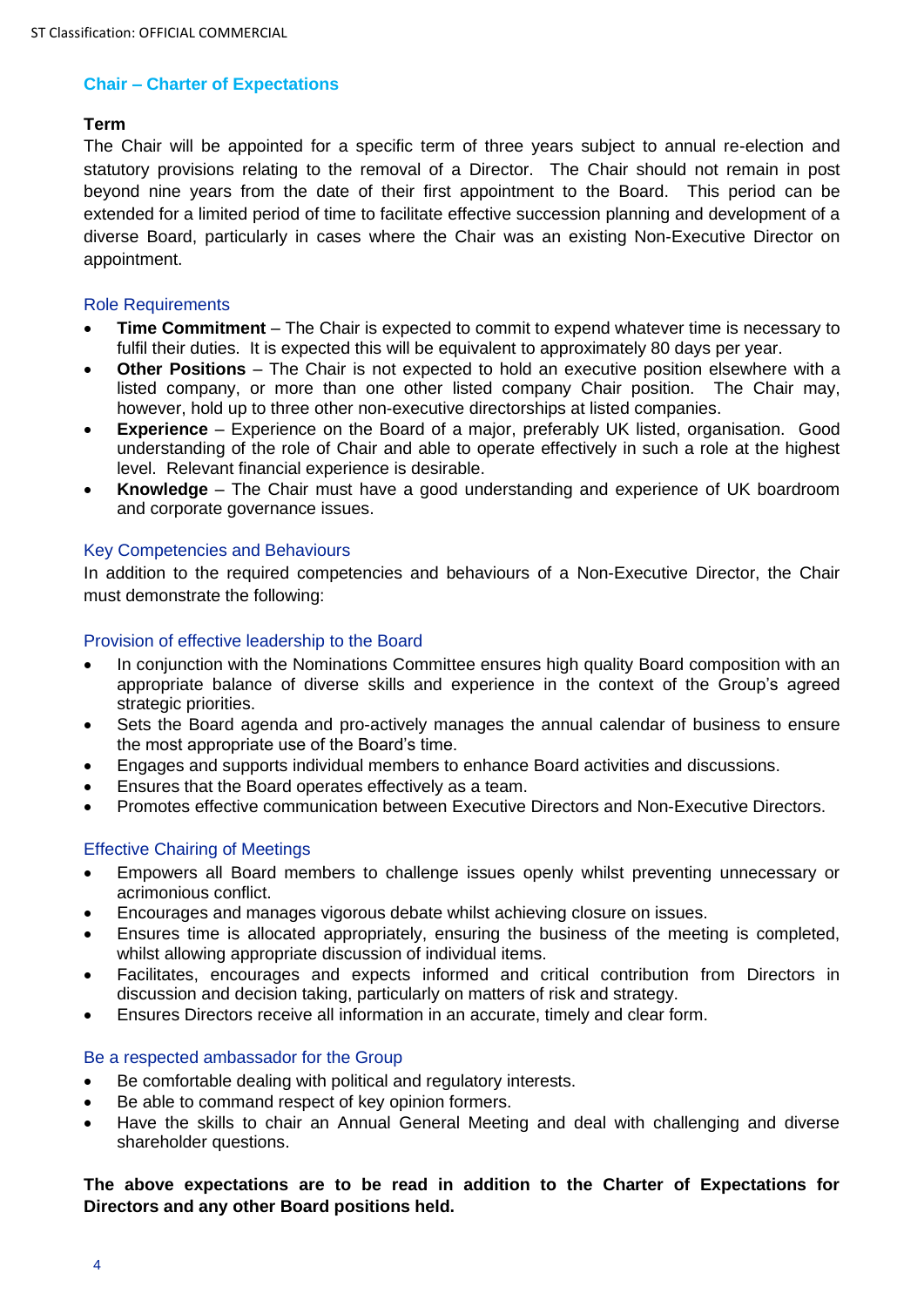# **Senior Independent Director – Role Profile**

In "steady state" times, the role of the Senior Independent Director is to:

- Provide a sounding board for the Chair and provide support for the Chair in the delivery of their objectives.
- Serve as a trusted intermediary for the Directors when necessary.
- Be available to shareholders if they have concerns relating to matters which contact through the normal channels of Chair, CEO or Chief Financial Officer has failed to resolve, or for which such contact is inappropriate.
- Maintain contact as required with major shareholders to understand their issues and concerns, including attending meetings where necessary with shareholders to listen to their views in order to help develop a balanced understanding of the issues and concerns of major shareholders.
- Support the Chair in ensuring the Board is aware of the views of major shareholders and especially that any concerns are conveyed to all Directors (unless a Director is the source of the concern).
- Meet with Non-Executive Directors without the Chair present at least annually and, taking into account the views of the Executive Directors, lead the Non-Executive Directors in the ongoing monitoring and annual evaluation of the performance of the Chair, including communicating the results of such.
- Together with the Nominations Committee, take responsibility for an orderly succession process for the role of Chair and ensure that appropriate succession planning procedures are in place in relation to Board succession in general.

If the Board is undergoing a period of stress, which might include those circumstances detailed below, the Senior Independent Director will work with the Chair and other Directors or shareholders as required to resolve significant issues.

- A dispute between the Chair and CEO;
- Where shareholders or Non-Executive Directors have expressed concerns that are not being addressed by the Chair or CEO;
- If the strategy being followed by the Chair and CEO is not supported by the full Board;
- Where the relationship between the Chair and the CEO is particularly close and decisions are being made without the approval of the full Board; and
- Where executive or Board succession planning is not being carried out.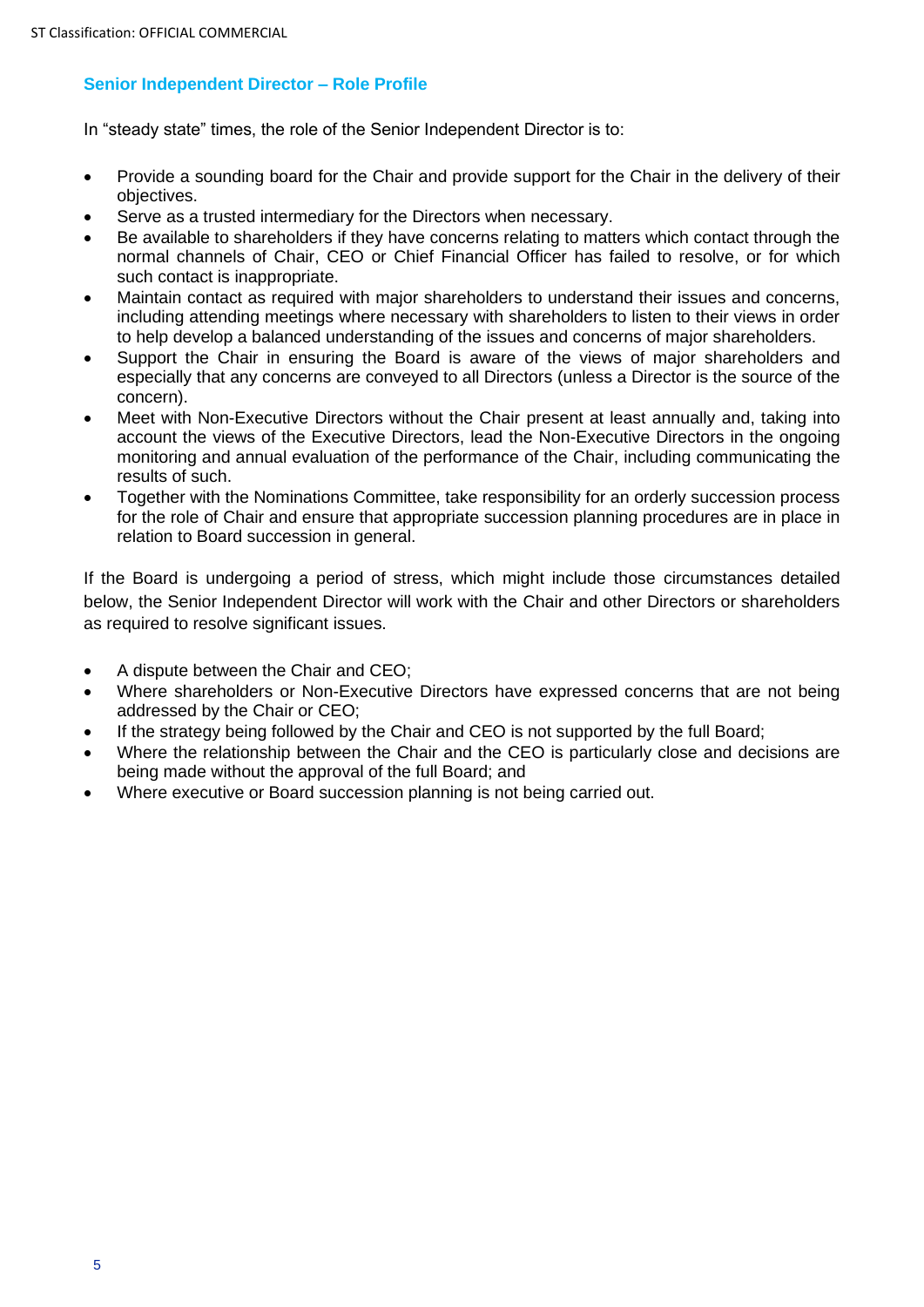# **Senior Independent Director – Charter of Expectations**

#### Role Requirements

- **Time Commitment** The Senior Independent Director will be expected to commit at least 5 days per year to this role in addition to his or her Board Non-Executive Director duties, but be able to commit significantly more time to the role in exceptional circumstances.
- **Experience** Significant experience of serving on a Board of a major, preferably UK listed, organisation.

#### Key Competencies and Behaviours

- **Trust/respect** Must be able to command the trust and respect of his/her fellow Directors and be seen as an individual to whom Directors and institutional shareholders can raise concerns which contact through normal channels has failed to resolve, or if such contact is inappropriate.
- **Political awareness** Must have experience in managing politically sensitive situations in a large and complex organisation.
- **Judgment** Must have the ability to demonstrate excellent judgment under pressure.

**The above expectations are to be read in addition to the Charter of Expectations for Directors and any other Board positions held.**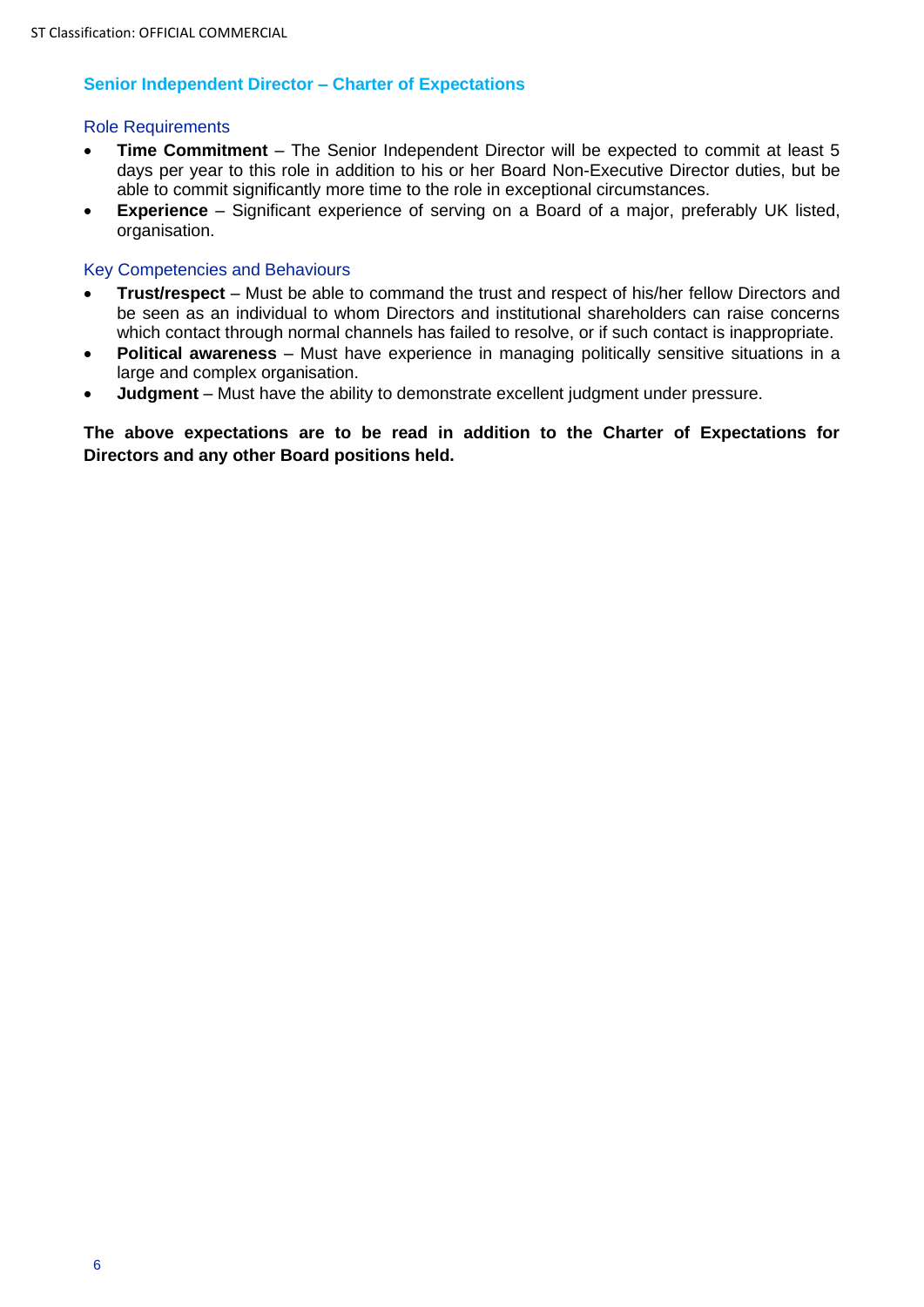#### **Director – Role Profile**

#### **Introduction**

The Board is responsible to shareholders for creating and delivering sustainable shareholder value through the management of the Group's businesses. It should therefore determine the objectives and policies of the Group to deliver such long-term value, providing overall strategic direction within a framework of rewards, incentives and controls. The Board must ensure that management strikes an appropriate balance between promoting long-term growth and delivering short-term objectives. Directors must act in a way that they consider, in good faith, would promote the success of the Company for the benefit of the shareholders as a whole and in doing so, have regard (amongst other matters) to:

- (a) The likely consequences of any decision in the long-term;
- (b) The interests of Severn Trent's employees;
- (c) The need to foster Severn Trent's business relationships with suppliers, customers and others;
- (d) The impact of Severn Trent's operations on the community and the environment;
- (e) The desirability of Severn Trent maintaining a reputation for high standards of business conduct; and
- (f) The need to act fairly as between shareholders of Severn Trent.

The Board is also responsible for ensuring that management maintains a system of internal control which provides assurance of effective and efficient operations, internal financial controls and compliance with law and regulation. In carrying out this responsibility, the Board must have regard to what is appropriate for the Group's business and reputation, the materiality of the financial and other risks inherent in the business and the relative costs and benefits of implementing specific controls.

The Board is also the decision-making body for all other matters of such importance as to be of significance to the Group as a whole because of their strategic, financial or reputational implications or consequences.

The principle of collective responsibility shall apply to all Board decisions such that all Directors will support consensus decisions, unless to do so would be illegal, or a breach of their duties as a Director.

#### General to all Directors

- 1. Provide entrepreneurial leadership of the Company, within a framework of prudent and effective controls which enable risk to be assessed and managed.
- 2. Approve the Group's strategic aims, ensuring that the necessary financial and human resources are in place for the Group to meet its objectives and review management performance.
- 3. Set the Group's values and standards and ensure that its obligations to its shareholders, customers, regulators and other stakeholders are understood and met.
- 4. Act in accordance with the general Duties of Directors in Sections 171 to 177 of the Companies Act 2006.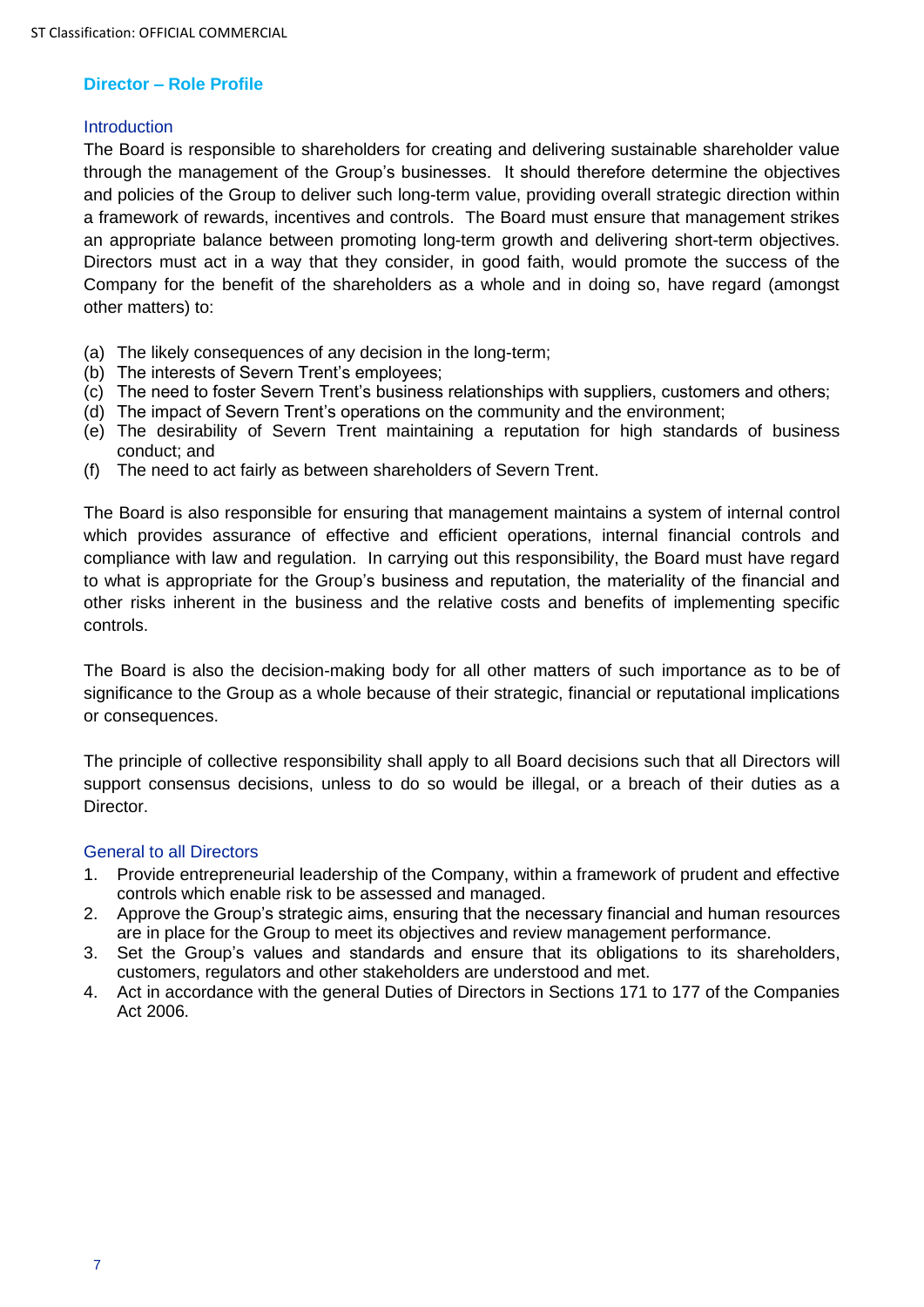Under English Law the key duties of Directors include:

- Only exercising powers within the authority given and acting in accordance with the Company's constitution;
- At all times acting not only in good faith and honestly, but also in the Company's best interests and to promote the success of the Company for all its members, whilst having regard to the impact on the long-term consequences of any decisions on employees, suppliers and customers, the community and the environment, and the need to act fairly as between members of the Company;
- Exercising independent judgement in carrying out their duties;
- Exercising reasonable care, skill and diligence in carrying out their duties commensurate with their knowledge and experience; and
- Avoiding a conflict of interest between their personal interests and their duties to the Company (although a conflict or potential conflict may be authorised by the directors in accordance with Severn Trent's Articles of Association and the Severn Trent Plc Group Conflicts of Interest Policy), including not accepting a benefit from a third party and declaring an interest, direct or indirect, in a proposed transaction or arrangement with the Company.

In addition, Directors must ensure that the Company does everything that is required of it by law and regulation, e.g. ensuring the preparation of accounts which give a true and fair view of the state of affairs of the Group at the end of each financial year.

# Specific to Non-Executive Directors

The role of the Non-Executive Director is to:

- 1. Uphold high standards of integrity and probity and support the Chair and Executive Directors in instilling the appropriate culture, values and behaviours in the Boardroom and throughout the Group.
- 2. Constructively challenge and help develop proposals on strategy and then fully empower the Executive Directors to implement the strategy.
- 3. Scrutinise the performance of management in meeting agreed goals and objectives and monitor the reporting of performance.
- 4. Apply their judgement to the business of the Board, leveraging their knowledge of the business and their other business experience.
- 5. Demonstrate the financial literacy required for a proper understanding of the Group's activities and associated risks.
- 6. Satisfy themselves on the integrity of financial information and that financial controls and systems of risk management are robust and defensible.
- 7. Determine appropriate levels of remuneration for Executive Directors, and have a prime role in appointing and, where necessary, removing Executive Directors and in succession planning for these roles.
- 8. Complement the skills and experience of the Executive Directors, in particular by bringing to bear a diverse range of knowledge, experience and insight from other industries.
- 9. Ensure that individual business decisions conform to agreed strategies and policies.

# Specific to Executive Directors

Executive Directors bear the responsibility (under the leadership of the CEO) for making and implementing operational decisions and running the Group's business on a day to day basis. The duties of an Executive Director include the general duties applicable to all Directors as set out above. These duties extend to the whole of the business and not just that part of it covered by their individual executive responsibilities.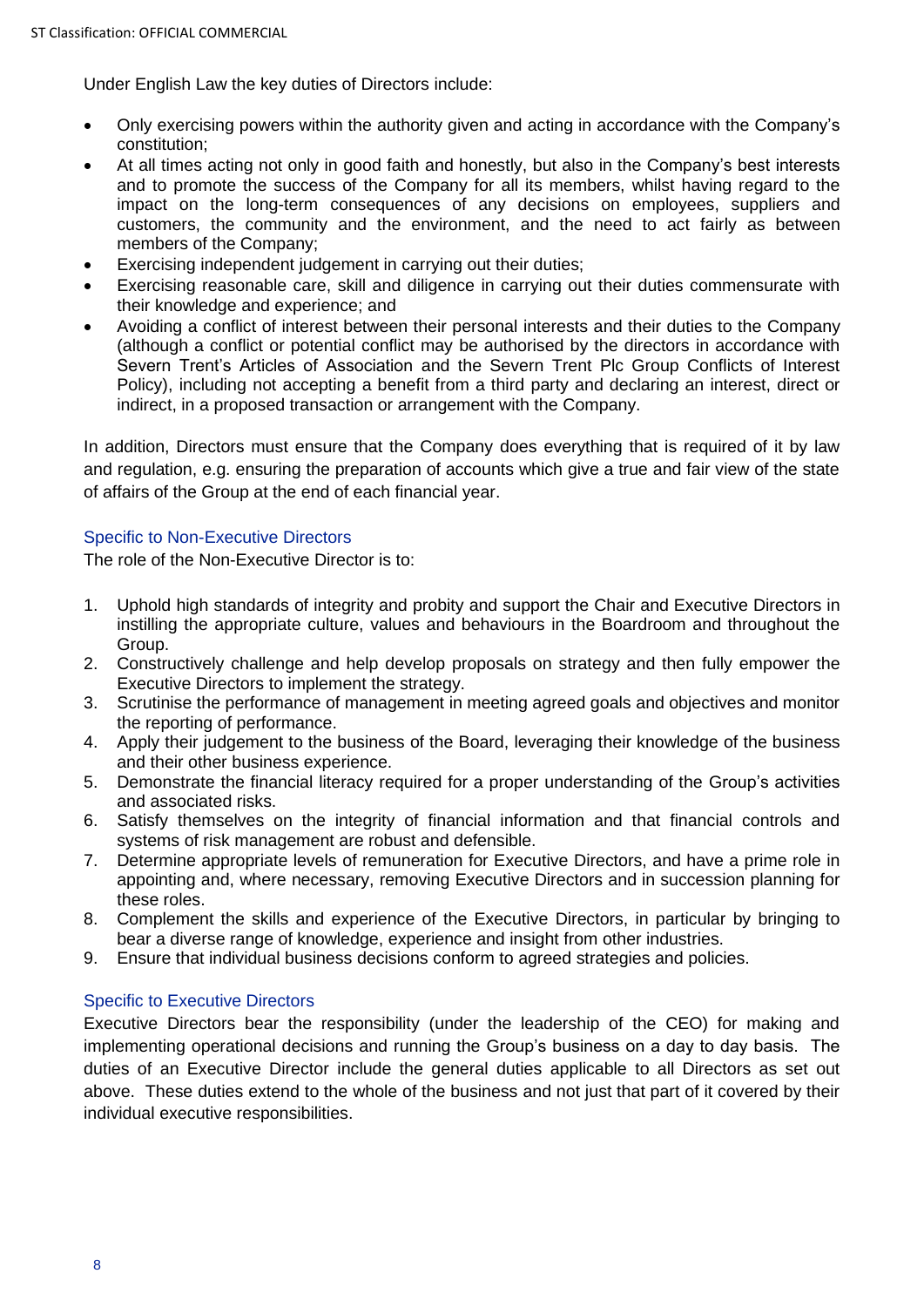# **Non-Executive Director – Charter of Expectations**

• **Term** – Non-Executive Directors will be appointed for a specific term of three years subject to annual re-election and statutory provisions relating to the removal of a Director.

# Role Requirements

- **Time Commitment** Expected time commitment will be agreed on an individual basis with each Non-Executive Director, with the average time commitment for the Non-Executive Directors as a whole being in the range of 25 days per year. Certain Non-Executive Directors, including the Senior Independent Director, Committee Chairs and Committee members will be expected to commit additional time in order to fulfil these extra responsibilities. All Non-Executive Directors are expected to make sufficient time available to discharge their responsibilities.
- **Other Positions** Non–Executive Directors who do not hold executive or Chair positions at a listed company may hold up to four other non-executive directorships at listed companies.
- **Meetings** Attends all Board and Board Committee meetings and Board dinners unless exceptional circumstances prevail. Is well prepared for all Board and Committee meetings.
- **Independence**  Maintenance of own independence as measured by the independence criteria for Non-Executive Directors pursuant to the UK Code.
- **Conflict of Interest** Takes all reasonable actions to avoid potential conflicts of interest and promptly disclose any that may arise, in line with the Severn Trent Plc Group Conflicts of Interest Policy.
- **Business Awareness** Ensure they have the knowledge and understanding of the business to enable them to contribute effectively. On appointment, a Non-Executive Director should devote a sufficient amount of time to a comprehensive formal and tailored induction programme to acquire an understanding of the main areas of business activity, in particular those that involve significant risk. Each Non-Executive Director will review their development annually with the Chair and agree any development needs.
- **Competencies: Audit Committee Membership**  Non-Executive Directors who are appointed to the Audit Committee should have competence relevant to the sector in which the Company operates and at least one member should have recent and relevant financial experience.

#### Key Competencies and Behaviours

#### "Committed to maximising long-term shareholder value"

#### **High Performance Indicators**

- Effectively leads Severn Trent towards the achievement of its strategic objectives.
- Prepared to challenge established thinking on current strategy or practice for the longer-term benefit of the Group.
- Draws on real life examples from experience in a way that illustrates possible directions.
- Is focused on ensuring that the Group performs to the highest levels of shareholder expectation.

# "Helps Shape Corporate Strategy"

#### **High Performance Indicators**

- Is well informed about the Company and the external environment, bringing that knowledge to bear in the development of Group strategy.
- Raises relevant strategic issues (such as competition and sector wide issues), influencing the shaping of Group or cluster level strategy.
- Tests proposals on strategy put forward by the Executive Directors.
- Effectively contributes to the evolution of the corporate strategy and assists in its implementation through advice and counsel.
- Utilises full breadth of skills and experience to add value to all strategic discussions.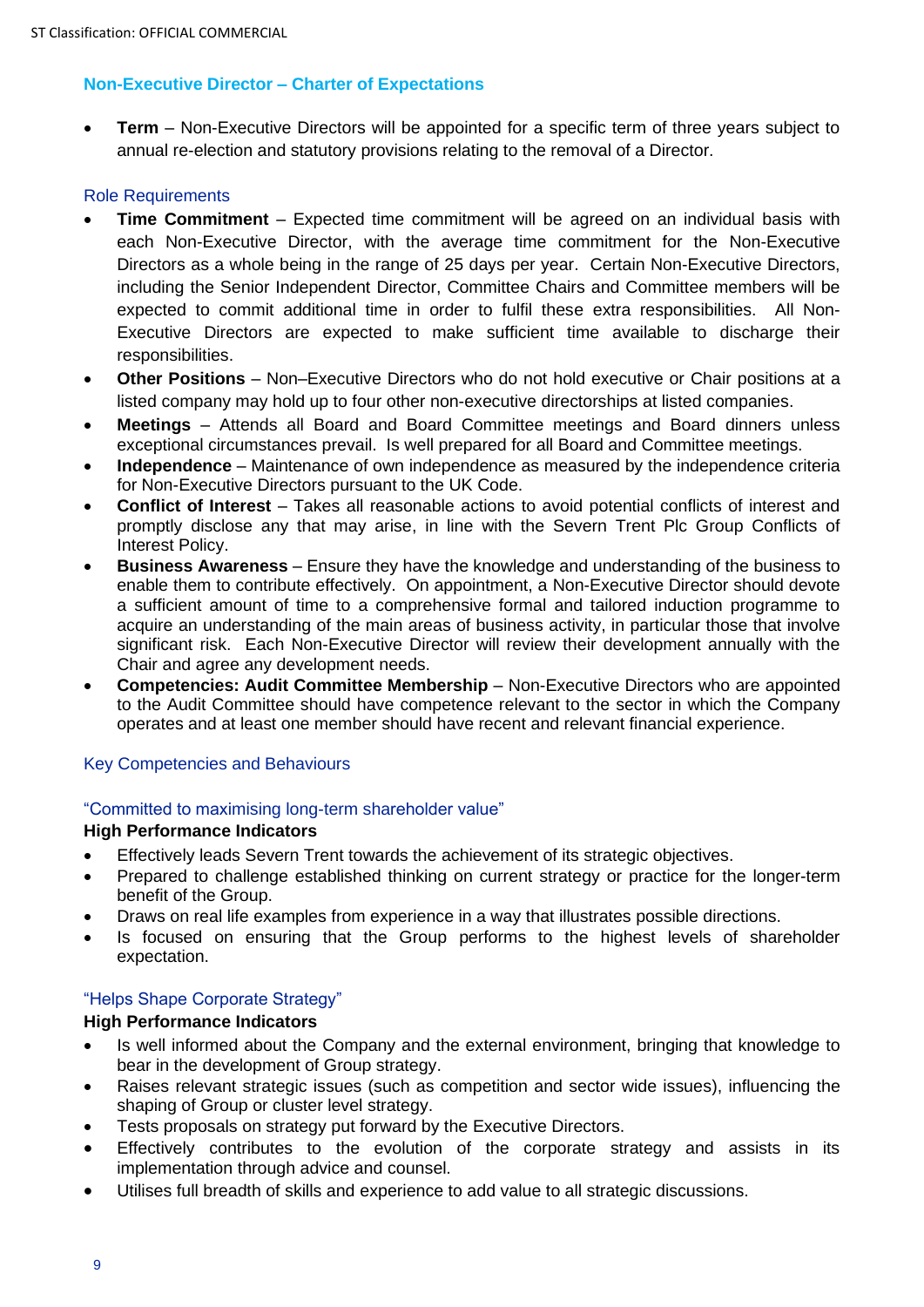# "Demonstrates independence of judgement"

# **High Performance Indicators**

- Willing to stand up for and defend own beliefs and values in the face of opposition.
- Able to challenge effectively outside own area of expertise.
- Demonstrates the courage to take a stand and challenge others' assumptions, beliefs or viewpoints as necessary, for the good of the organisation.

"Questions intelligently, debates constructively, challenges rigorously and decides dispassionately"

# **High Performance Indicators**

- Asks searching questions which are focused on the key value at risk issues for the Group.
- Willing to challenge openly and rigorously, without causing unnecessary conflict.
- Takes difficult decisions dispassionately, whilst also being aware of the political implications.
- Able to deal effectively with complexity and assimilates knowledge quickly.
- Satisfies him/herself that Board discussion and decision taking on risk matters is based on accurate and appropriately comprehensive information and draws, as far as he/she believes it to be relevant or necessary, on external analysis and input.
- Takes into account, the views of shareholders and other stakeholders which may provide different perspective on the Group and its performance.

# "Has the trust and respect of other members of the Board"

## **High Performance Indicators**

- Commands the respect of his/her Board colleagues.
- Comments and observations are valued by Executive Directors and management alike.
- Is seen as even-handed in all his/her dealings with the Board and management.
- Supports executives in their leadership of the business whilst monitoring their conduct and performance.
- Is well informed about the Group and has a strong command of the issues relevant to the business.

# "Effective member of the Board"

#### **High Performance Indicators**

- Demonstrates openness to being challenged on assumptions, beliefs, viewpoints and is willing to re-examine them in order to reach new conclusions.
- Will participate in robust and rigorous debates and then work with peers to arrive at consensus solutions.
- Listens sensitively to the views of others, inside and outside the Board.
- Is willing to enhance their contribution through receipt of feedback.
- Fully empowers the Executive Directors to implement the strategic decisions taken by the Board.

# "Uses network of contacts effectively"

#### **High Performance Indicators**

• Is always alert to how his or her network of contacts may be utilised for the benefit of Severn Trent.

# "Uphold high standards of integrity"

#### **High Performance Indicators**

• Actively promotes and demonstrates the appropriate culture, values and behaviours of the Boardroom and beyond.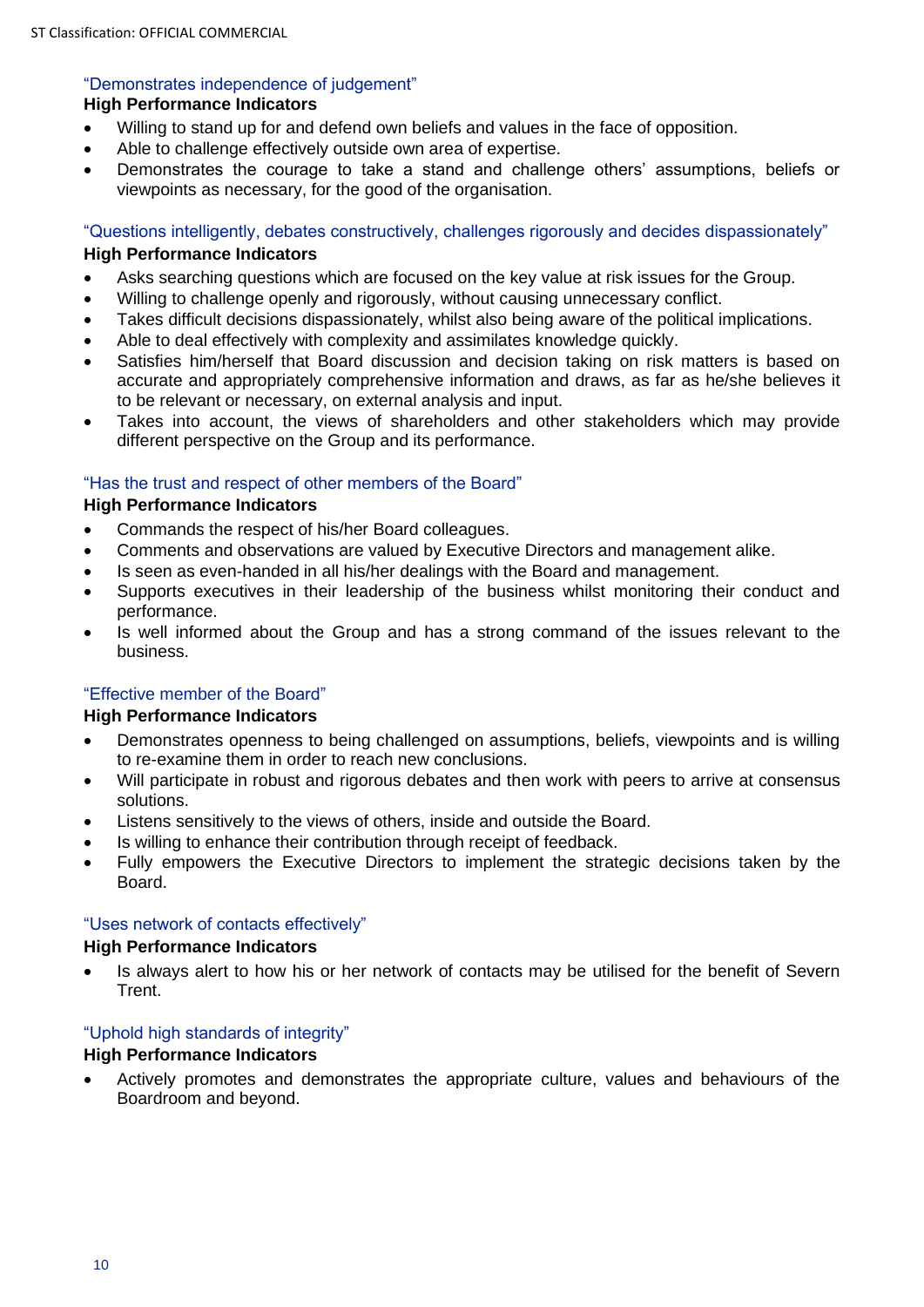# **Executive Director – Charter of Expectations**

#### Role Requirements

#### **Executive Directors**

- **Time Commitment** Executive Directors are expected to attend all Board meetings and dinners each year and be available to attend meetings of Board Committees, when required to do so by the Chair of that Committee.
- **Other Positions**  Executive Directors are not expected to hold other executive or Chair positions in listed companies. They may, however, hold, up to two other non-executive directorships in listed companies, one of which may be a FTSE100 position.
- **Meetings** Is well prepared for all Board meetings.
- **Group View** Be able to take a "group" shareholder value viewpoint notwithstanding personal responsibility for a function.
- **Knowledge** Be knowledgeable of own areas of responsibility as well as understanding the strategic priorities facing the Group.
- **Shareholding** Executive Directors are expected to maintain a shareholding (or interest in shares) in line with the shareholding guidelines adopted by the Remuneration Committee.

# Key Competencies and Behaviours

#### **Executive Directors are expected to:**

- Effectively lead Severn Trent towards the achievement of its strategic objectives and implement the strategy decisions taken by the Board.
- Use their specialist knowledge and experience, generally to assist the Board in consideration of strategic issues, and ensuring that decisions taken are in the Group's best interests.
- Help ensure that the Board receives relevant, accurate, timely and high quality supporting information and presentations necessary for it to fulfil its duties.
- Put the interests of the Group before those of their specific area of responsibility, in particular being prepared to participate fully in the Board's collective and consensus decision taking as a team member, rather than as a functional advocate.
- Be open to constructive challenge from Non-Executive Directors.
- Manage any conflicts of interest between their role as a Board member and as an executive.
- Be sensitive to the collective responsibility of the Board for creating shareholder value and be mindful of having all the responsibilities of a Director.
- Be aware of their wider responsibilities when they join the Board and ensure that they receive appropriate training to enable them to fulfil their role.
- Be willing to enhance their contribution through receipt of feedback.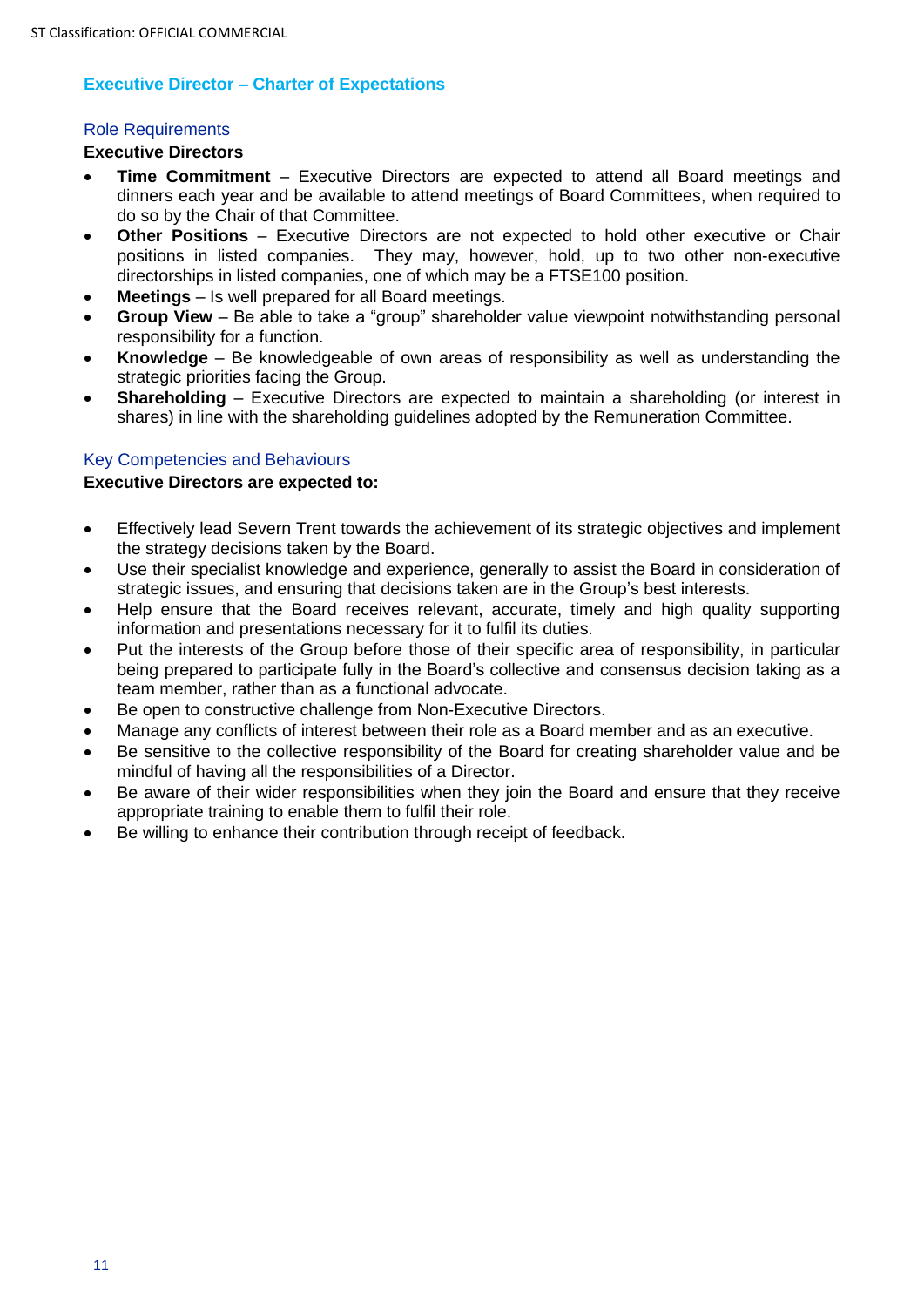# **Committee Chairs – Charter of Expectations**

The Chairs of Board Committees fulfil an important leadership role similar to that of the Chair of the Board, particularly in creating conditions for overall Committee and individual Director effectiveness. The Chairs of the Board Committees will preside at all meetings of the Committees and ensure that the work of the Committee is performed in an efficient and timely manner.

The key duties of a Committee Chair will be:

# Provision of Effective Leadership to the Committee

- Ensures, in conjunction with the Group Chair and the Nominations Committee, high quality Committee membership with an appropriate balance of skills and experience.
- Pro-actively manages annual calendar of business to ensure most appropriate use of the Committee's time.
- Engages and supports individual members to enhance Board activities and discussions.
- Ensures that the Committee operates effectively as a team.
- Ensures that membership of the Committee is a stimulating and enjoyable experience.
- Ensures that the Committee's performance is evaluated annually.

# Effective Chairing of Meetings

- Empowers all Committee members to challenge issues openly whilst preventing unnecessary or acrimonious conflicts.
- Encourages and manages vigorous debate, whilst achieving closure on issues.
- Ensures time is allocated appropriately and ensures the business of the meeting is completed, whilst allowing appropriate discussions of individual items.
- Ensures the Committee works in accordance with the best practice so that the Committee is able to discharge its duties and comply with statutory/regulatory requirements.
- Ensures appropriate flow of timely and high-quality information to the Committee.
- Ensures the Committee is able to provide appropriate assurance to Board on the issues within its terms of reference.
- Ensures Committee members receive appropriate induction and ongoing training.

#### Reporting to the Board

• Ensures high quality reporting to Board on the work of the Committee including identification of solutions to issues and concerns identified by the Committee. Requires full Board consideration of Committee areas of remit where considered appropriate, in conjunction with the Board's Chair.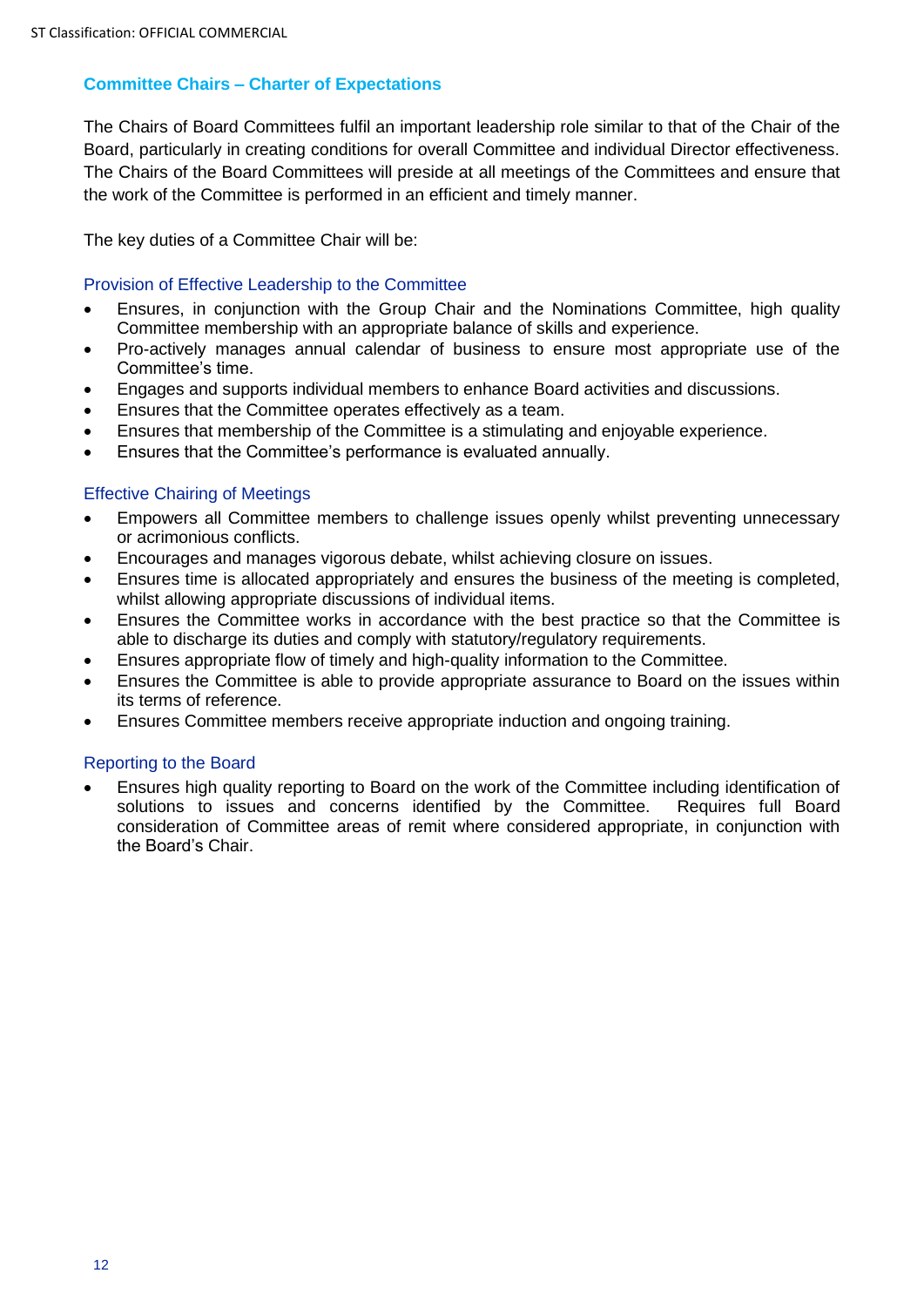# **Audit Committee Chair – Specific Responsibilities and Requirements**

- Ensures that the Committee effectively reviews the appropriateness and completeness of the Group's system of internal control, reviews the report which identifies high level control issues of Group level significance that require or are subject to remedial action and ensures that the Committee considers whether necessary actions are being taken to remedy any significant failings or weaknesses.
- Ensures that the Committee monitors the integrity of the financial statements of the Company, including its annual and half-year results, and any other formal announcement relating to its financial performance and shall review and, where appropriate, report to the Board on significant financial reporting issues and significant estimates and judgements which they contain.
- Ensures that the Committee effectively reviews arrangements made by management for compliance with regulatory financial reporting and best practice requirements and ensures that the Committee effectively reviews the response of management to comments from the Auditors, Regulators, or the Committee.
- Ensures the Committee oversees the Group's whistleblowing policies and procedures, assessing their effectiveness and ensuring management provide an annual update on whistleblowing to the Board.
- Ensures the Committee effectively reviews the Group's compliance practices and procedures.
- Ensures that the Committee effectively and appropriately monitors the working relationship between the external auditors and Severn Trent.
- Ensures that the Committee effectively reviews the scope, nature and effectiveness of the work of Severn Trent's Internal Audit (IA) and the terms of reference of IA and the performance of IA against its objectives and those terms of reference.
- Ensures that the Committee effectively reviews and makes recommendations to the Board in relation to the appointment and removal of external auditors, and makes recommendations to the Board regarding tendering the external audit contract from time to time as required by applicable law, rules, regulations and best practice.
- Ensures that key findings of the Committee are reported to the Board.
- Meets regularly with the Head of Internal Audit to receive briefings on the work of IA and provide support when necessary to ensure that the independence and integrity of IA is beyond reproach.
- Monitors the performance of the Head of Internal Audit as part of his/her dual reporting line to the Committee Chair.
- Meets regularly with the lead Audit Partner of the External Auditors to discuss their work and any issues or concerns arising in between meetings of the Committee.
- Ensures that an annual assessment of the performance of the Committee is conducted.
- Ensures that an annual review is conducted of the performance of any advisers to the Committee.

#### Role Requirements

- **Time commitment** The Audit Committee Chair will be expected to commit an additional 10 days per year over and above the time commitment required as a Non-Executive Director.
- **Competencies** Must have competence relevant to the sector in which the Company operates and recent and relevant financial experience, preferably a chartered accountant, and comfortable dealing with complex financial issues. Should make every effort to keep up to date with international financial and accounting best practice developments.
- **Internal Audit** The Audit Committee Chair must meet regularly (at least quarterly) with the Head of Internal Audit to review briefings on the work of Internal Audit.
- **External Auditors** Must meet regularly (at least quarterly) with the lead Audit Partner to discuss their audit work.
- **Available in time of crisis** Must be available outside of meetings of the Committee in case urgent issues are raised by management, by Internal Audit or the External Auditors.
- **AGM** Must be able to attend the Annual General Meeting, either physically or via electronic means, to answer shareholder questions.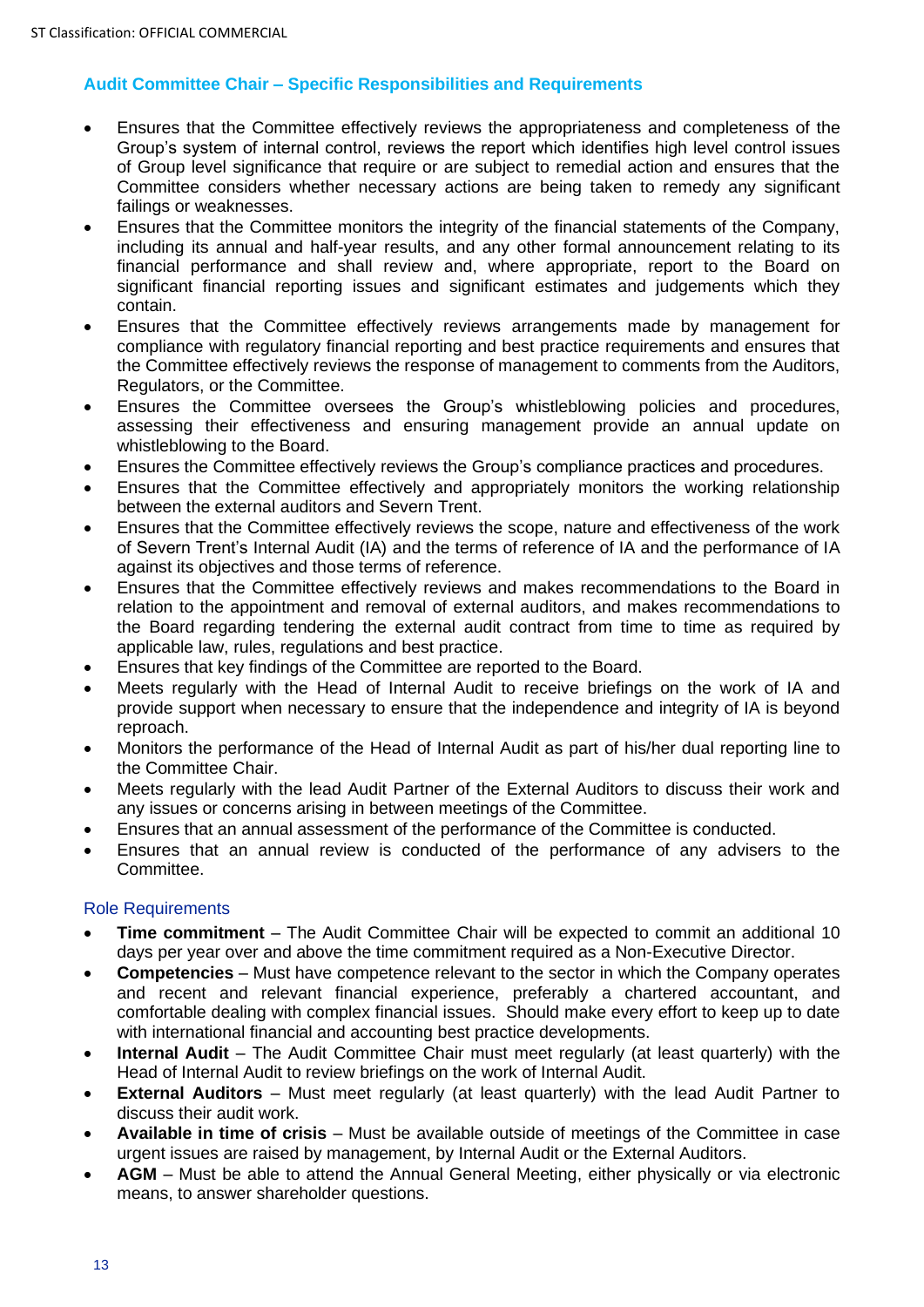• **Experience** – Experience of Board and Board Committee work in a major organisation is preferable. This could be achieved by serving a period of time on the Severn Trent Boards prior to appointment as Committee Chair.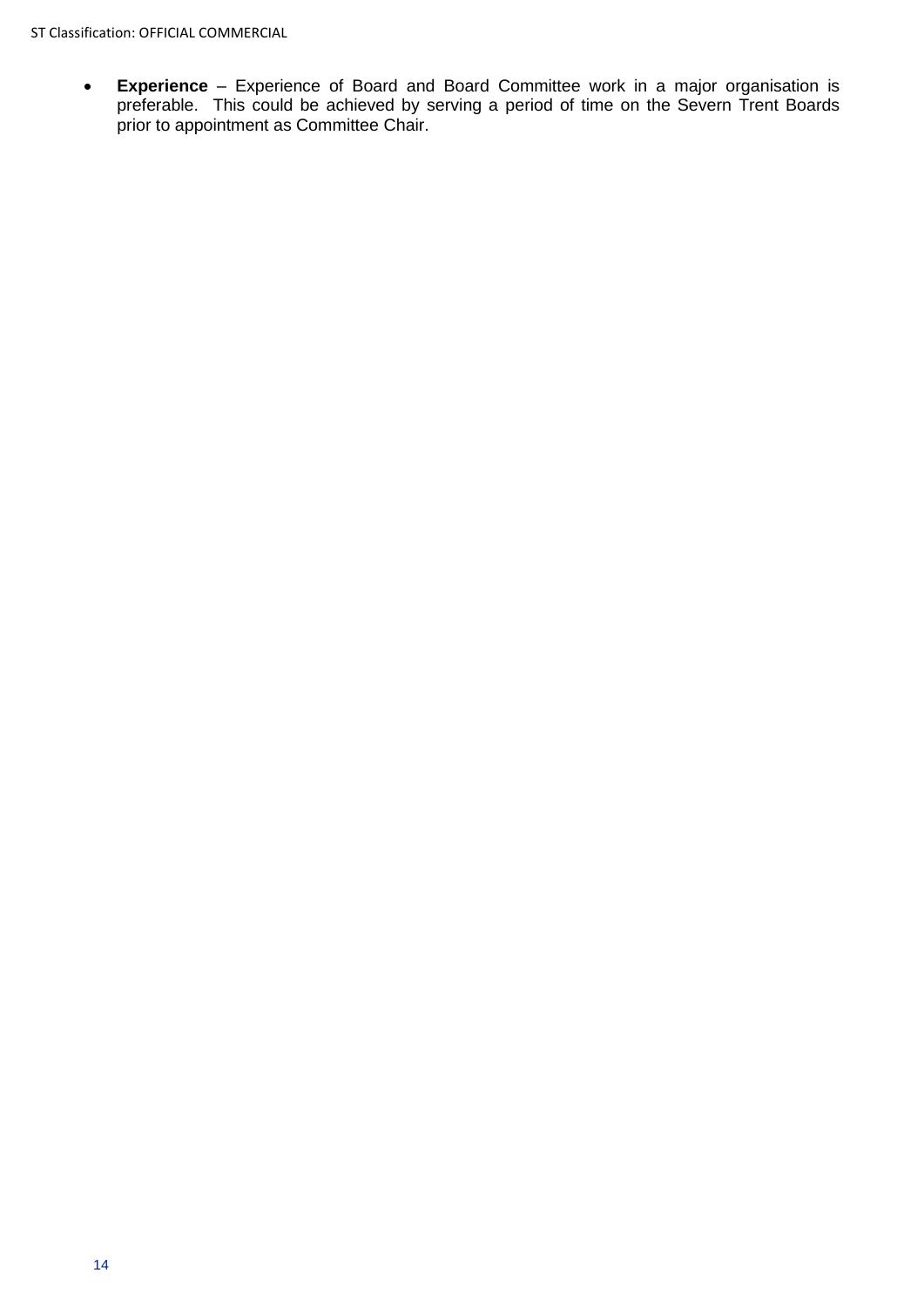# **Nominations Committee Chair – Specific Responsibilities and Requirements**

- Ensures that the Committee reviews and makes recommendations to the Board on Board composition and balance.
- Ensures that the Committee assesses the skills required to competently discharge the Board's duties having regard to the strategic direction of the Group.
- Ensures that the Committee effectively identifies reviews and recommends candidates for potential appointment as Directors.
- Ensures that the Committee effectively reviews and makes proposals in respect of succession plans, over the longer term in order to maintain an appropriate balance of skills and experience and to ensure progressive refreshing of the Board. The Committee Chair should ensure that particular attention is paid to succession in respect of the CEO, the Chair and other key Board positions, e.g., Senior Independent Director.
- Ensures that the Committee reviews at regular intervals, and at least once a year, proposals brought by management to the Committee for the succession to key leadership positions within the Group.
- Ensures the Committee reviews annually the time commitment required of Non-Executive Directors and uses the performance evaluation to assess whether Non-Executive Directors are committing enough time to fulfil their duties.
- Ensures that the Committee reviews at least annually a report on the Group's Talent Management Programme.
- Ensures that the Committee considers and sets the criteria for the performance review of each Non-Executive Director, the Board and each Committee of the Board (including this Committee).
- Ensures that the Committee conducts an annual performance evaluation of the effectiveness of the Board and each Committee of the Board.
- Ensures that an annual assessment of the performance of the Chair and of the CEO is undertaken and the conclusions and recommendations arising are reported to the Board.
- Ensures that the Committee reviews the conflicts of interest register and reviews any conflicts of interest disclosure to be made public.
- Ensures that an annual assessment of the performance of the Committee is conducted.
- Ensures that the Committee reviews the composition of the Board to ensure that its membership represents a mix of backgrounds and experience that will enhance the quality of its deliberations and decisions..Ensures that new Directors are provided with a tailored induction programme.

#### Role Requirements

- **Time commitment** Time commitment is included in the overall time commitment of the Chair, with 4 days per year expected of every other member of the Committee.
- **Knowledge of Corporate Governance issues** Must have a good knowledge of corporate governance and make every effort to keep up to date with best practice developments.
- **AGM** Must be able to attend the Annual General Meeting, either physically or via electronic means, to answer shareholder questions.
- **Experience** Experience of Boards and Board Committee work in a major organisation is preferable. This could be achieved by serving a period of time on the Severn Trent Boards prior to appointment as Committee Chair.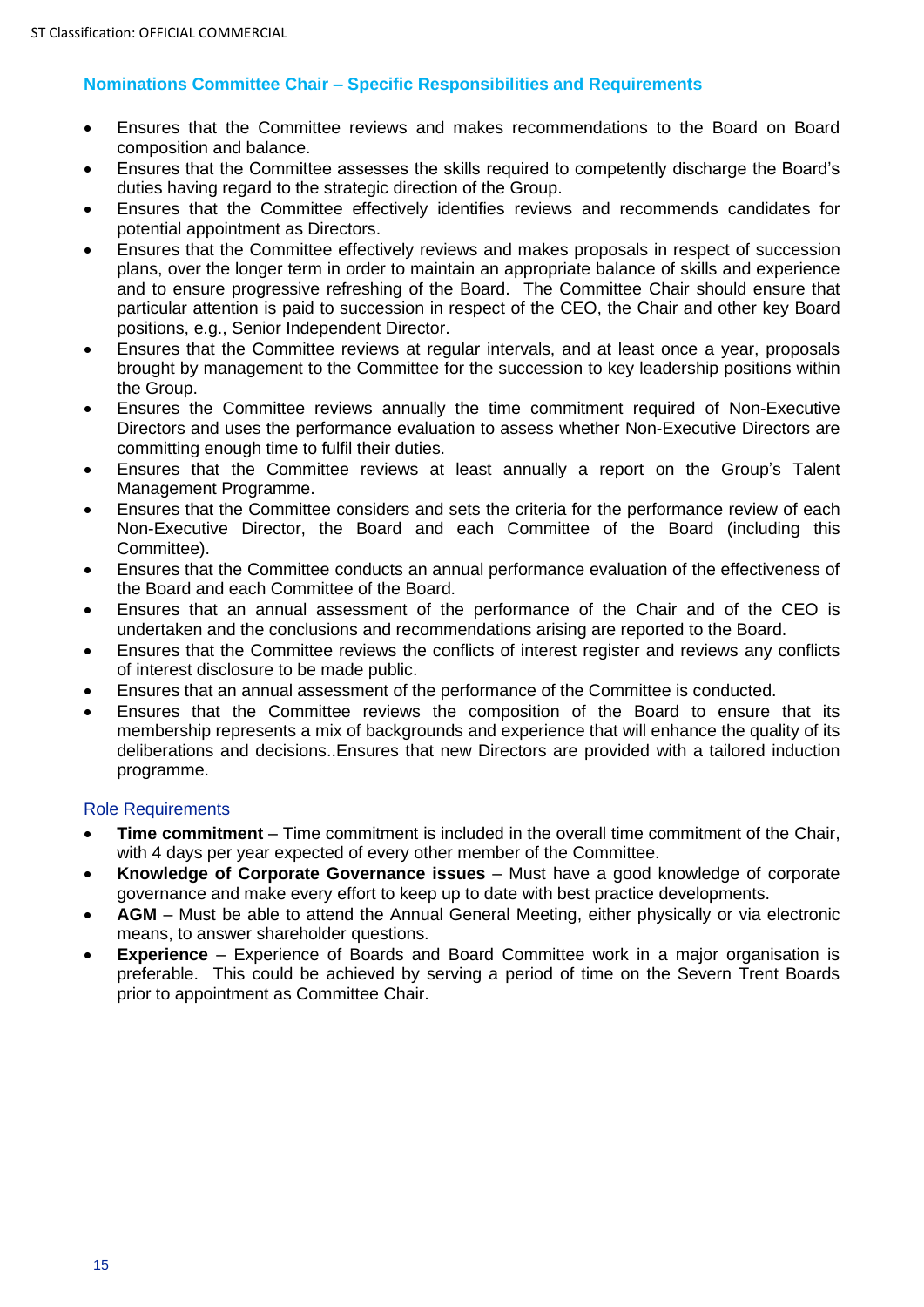# **Remuneration Committee Chair – Specific Responsibilities and Requirements**

- To lead the Committee in developing and implementing remuneration policies and practices that support the delivery of the business strategy, including the Group's ESG ambitions, to help create value for shareholders and are aligned to Severn Trent's purpose and values.
- Consults regularly with the Chair and CEO of the Company to ensure that the Committee effectively reviews the policy on remuneration of Executive Directors.
- Ensures that the Committee has sufficient understanding of the Group's remuneration policy and employment conditions to ensure it is adopting a coherent approach to remuneration in respect of all employees.
- Ensures that the Committee effectively reviews workforce remuneration, and related policies, and aligns incentives and rewards with Severn Trent's culture.
- Ensures that the Committee considers matters in respect of workforce engagement.
- Ensures that the Committee considers and approves the remuneration arrangements of the Chair and the Executive Directors of the Group.
- Ensures that the Committee effectively considers and approves the remuneration of the other members of the Severn Trent Plc Executive Committee.
- Ensures that the Committee effectively considers and approves recruitment and termination arrangements for all executives within its remit.
- Ensures that the Committee effectively reviews the policy relating to all remuneration schemes (including pensions) employee benefit and long term incentive schemes, particularly in so far as any such schemes involve the executives or employees referred to above ensuring that remuneration is linked to performance objectives.
- Ensures that key findings of the Committee are reported to the Board.
- Attends the Annual General Meeting and is available to discuss Severn Trent Remuneration Policy with shareholders.
- Consults with shareholders where appropriate on matters of policy or unusual employment arrangements.
- Ensures that the Committee considers all aspects of remuneration policy on a Group-wide basis with an emphasis on the risk dimension and promoting alignment of the interests of shareholders and employees.
- Ensures that the Committee reports annually to shareholders through the Remuneration Report included in the Annual Report and Accounts.
- Ensures that an annual assessment of the performance of the Committee is conducted.
- Ensures that an annual review is conducted of the performance of any advisers to the Committee.

#### Role Requirements

- **Time Commitment** The Remuneration Committee Chair will be expected to commit an additional 10 days per year over and above the time commitment required as a Non-Executive Director.
- **Regular Meetings** Must meet regularly with the Chair and CEO to ensure that the Committee is effectively reviewing the remuneration of Executive Directors in line with Severn Trent policy.
- **AGM** Must attend the Annual General Meeting, either physically or via electronic means, and provide considered answers to questions from investors on Severn Trent's remuneration policy.
- **Knowledge** Must be knowledgeable about current best practice in executive remuneration and understand the importance of aligning executive reward to achievement of the Group's strategic objectives.
- **Experience** Experience of Boards and Board Committee work in a major organisation is preferable. Should have served on a Remuneration Committee for at least 12 months prior to appointment. This could be achieved by serving a period of time on the Severn Trent Plc Remuneration Committee prior to appointment as Committee Chair.